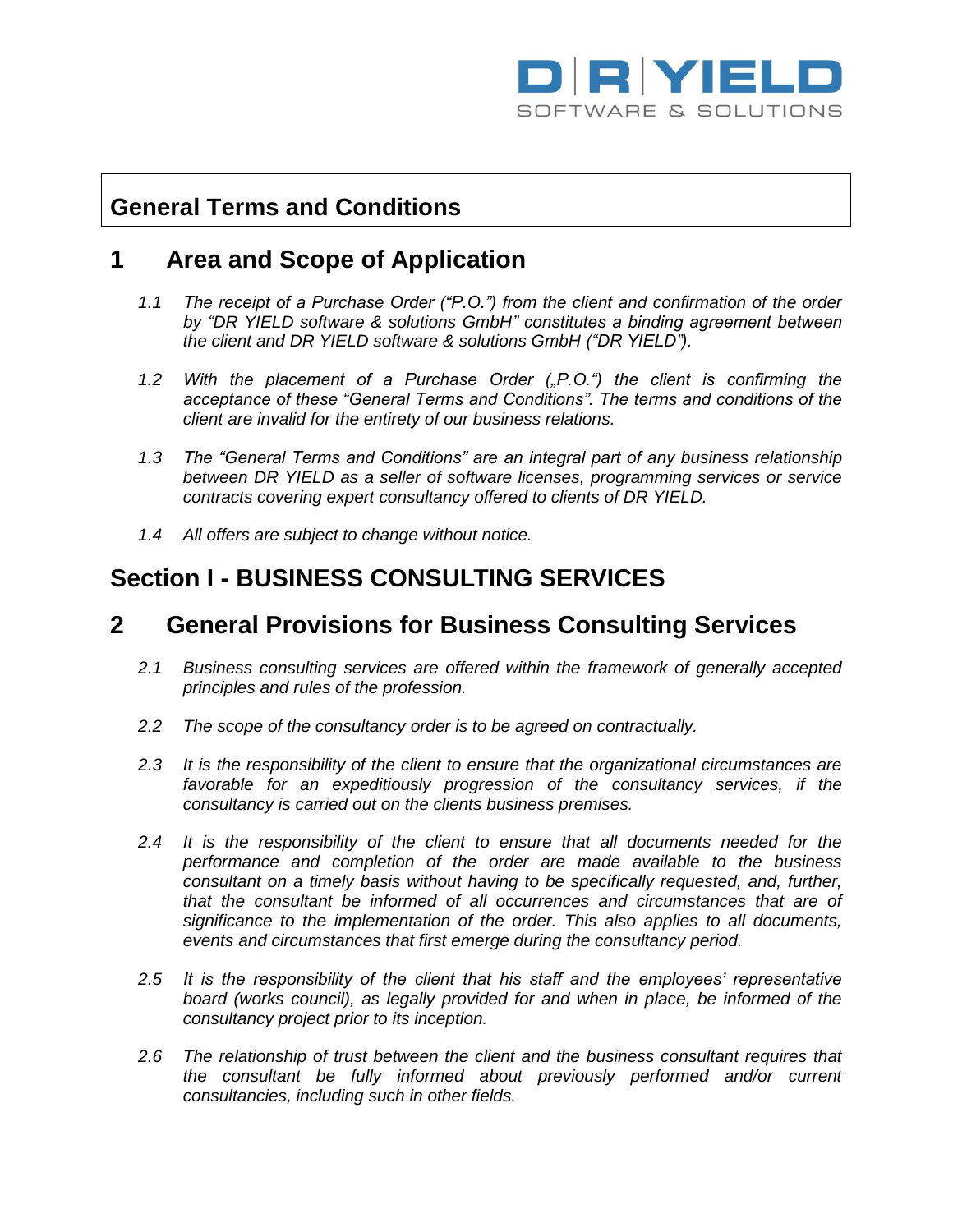

## **3 Correction of Deficiencies and Warranty**

- *3.1 DR YIELD is entitled and obligated to correct errors and deficiencies in its consultancy services that subsequently become known. DR YIELD is obligated to immediately inform the client thereof.*
- *3.2 The client is entitled to cost-free correction of deficiencies, insofar as DR YIELD is responsible for them. This right ends six months after the work subsequently found faulty has been delivered.*
- *3.3 Reversing the burden of proof, i.e., requiring DR YIELD to prove that it is innocent of a deficiency is ruled out.*

### **4 Claim for Fee for Service**

- *4.1 DR YIELD has the right to claim payment by the client of the agreed fee in consideration of the performance of consulting services.*
- *4.2 If the performance of the order is prevented by the client after the contract has been signed (e.g., because of cancellation), DR YIELD is nonetheless entitled to the agreedupon fee.*
- *4.3 If, for good cause, the order is not completed by DR YIELD, then the right to the part of the fee that covers services to that point retains. This is particularly the case if, despite cancellation, the services to that point are utilizable by the client.*
- *4.4 DR YIELD can make the completion of its services dependent on the complete satisfaction of the claimed fees. Complaints about the work of the business consultant do not justify, other than in the case of obvious deficiencies, nonpayment of the remuneration to which DR YIELD is entitled.*

# **Section II - SOFTWARE SERVICES**

# **5 Standard Software Products**

- *5.1 Standard Programs are programs that are listed as products in our marketing material or on our web site.*
- *5.2 Standard programs can either be sold to the client or licensed as a "time based license" (TBL).*
- *5.3 Standard programs are licensed as site-licenses. Therefore, the software can be installed on one computer system that is specified with its unique IP address in the license file. Transfer of the software to another computer system requires the approval of DR YIELD and a new license file.*
- *5.4 A failover cluster is considered one computer system and requires only one license file.*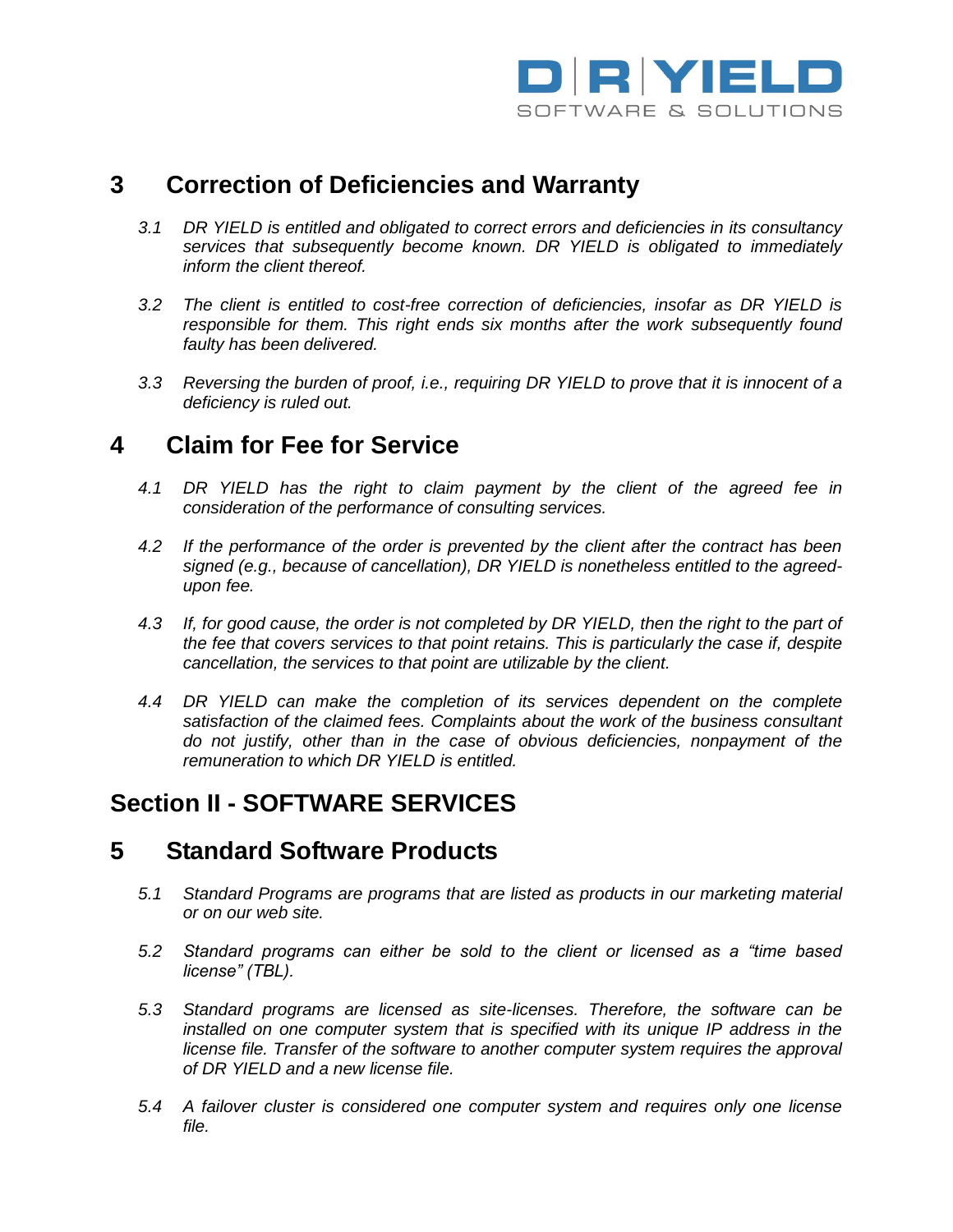

- *5.5 A site-license permits the licensee of the program to process the data that are generated on the manufacturing site or test site that is specified in the license file. Processing of data that are generated outside the specified manufacturing site or test site is not permitted by the standard software license. Processing of data provided by subcontractors of the licensee (e.g. test foundry services) needs the approval of DR YIELD. Processing of data as a service for third parties, whether for a fee or not, is strictly prohibited.*
- *5.6 If standard programs are sold to the client, the client obtains the non-transferable right to use the standard program for an unlimited time. The client is not allowed to resell,*  sell, lease or by any other means transfer or copy the standard program to any other *organization or person, regardless whether this is for a fee or not.*
- *5.7 If standard programs are licensed under a "time based license" then the client is given an non-exclusive right to use the standard programs for a monthly, quarterly or annual license fee, as agreed on in the license agreement.*
- *5.8 Standard programs that are sold or licensed to the client according to the rules and conditions of the license agreement, which is an integral part of any software license contract between DR YIELD and a client.*
- *5.9 When standard programs have been ordered, the client confirms by virtue of the order his knowledge of the scope of performance of the ordered program.*
- *5.10 DR YIELD remains the right to terminate support for programs, whether they have been sold or licensed, after a reasonable period of time, especially, but not limited to circumstances where third-party components, operating systems or other parts on which the programs depends on are not longer supported by the third party. In case the program has been licensed under a "time based license", the support can only be terminated at the end of a license period.*

# **6 Custom Designed Software and Customization Services**

- *6.1 Individual, custom-designed programs shall be elaborated in line with the type and scope of the information, documents and accessory aids which have been made available by the client. Included are customary test data as well as the opportunity to test to the necessary extent, which the client shall make available on a timely basis, during normal business hours, and at his expense. If the client has already been working in real time in an operating system that is being made available for testing, the responsibility for securing the real data lies with the client.*
- *6.2 The basis for creating custom-designed programs shall be the written requirement specification that either is provided by the client or that DR YIELD specifies, at the clients expenses, on the basis of documentation and information provided to him by the client. This requirement catalogue is to be inspected by the client for correctness and completeness and has to be signed off. Requests for modifications which are made thereafter can result in separate deadline and price agreements.*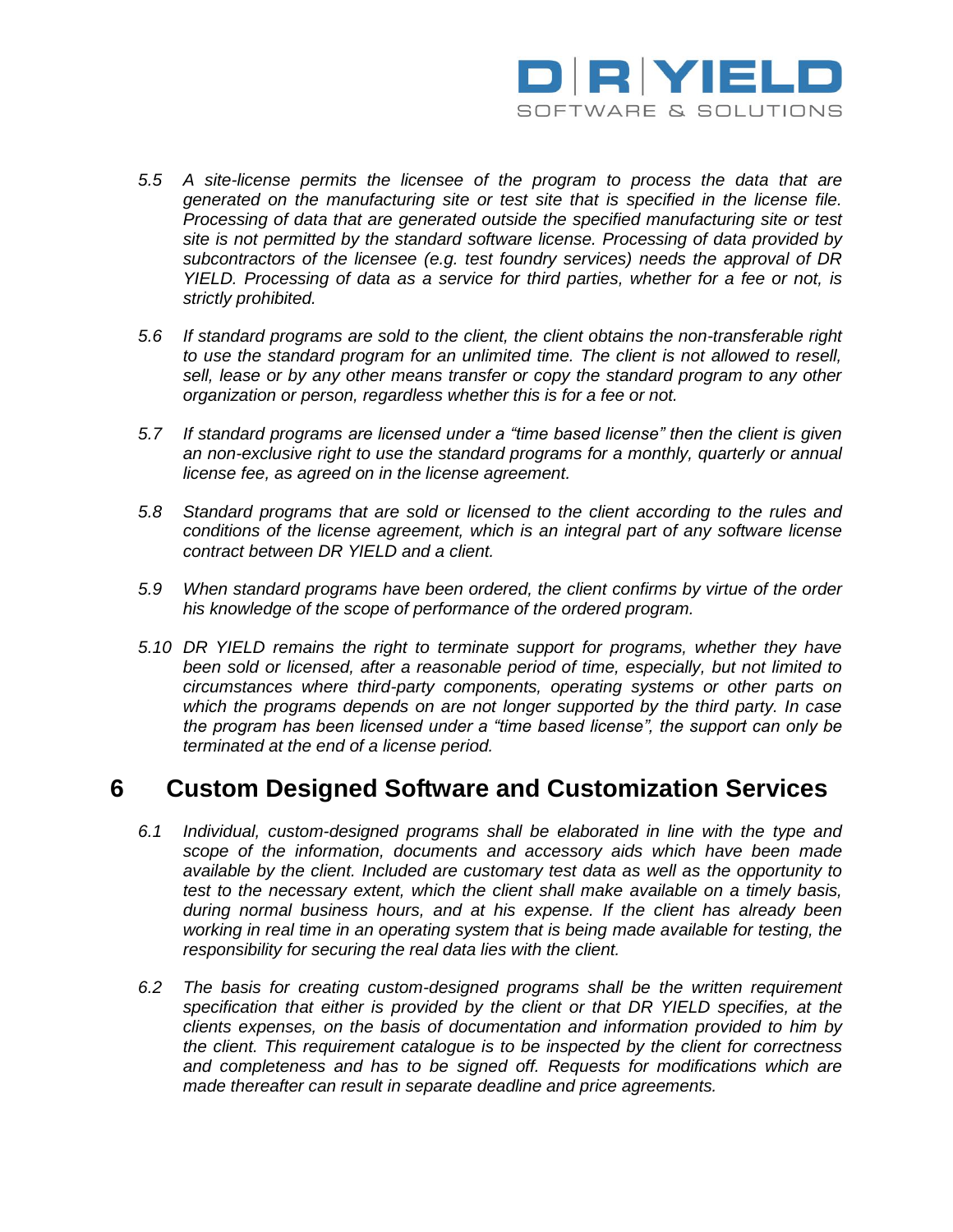

- *6.3 For individually created software or program adaptations, it is required that each program be accepted by the client at the latest four weeks after delivery by DR YIELD. This acceptance will be confirmed in a record of the transaction by the client (inspection for correctness and completeness in line with the requirement specification accepted by DR YIELD on the basis of the test data made available). Should the client allow four weeks to pass without accepting the program, the delivered software shall be deemed to have been accepted as at the last day of the stated time period. If the client uses the software operationally, the software is thereby deemed to have been accepted by the client. Possible defects – deviations from the written performance specifications – are to be reported to DR YIELD with sufficient supporting documentation. DR YIELD shall make efforts to correct the defects as quickly as possible. If there are serious defects that have been reported in writing, i.e., if usage of the software operationally has not commenced or cannot be continued, a renewed acceptance of the work following correction of the deficiency is required. The client does not have the right to refuse software because of immaterial defects.*
- *6.4 Should it prove in the course of the work to be impossible, actually or legally, to complete the order in line with the requirement specification, it is the responsibility of DR YIELD immediately to inform the client thereof. If the client does not change the performance specification accordingly or create the conditions to make completion of the order possible, DR YIELD can reject performance of the order. If the impossibility of carrying out the order is due to an omission on the part of the client or to a later change by the client in the requirement specifications, DR YIELD is entitled to withdraw from the order. The client has to reimburse costs and fees that have come due for the work as well as any dismantling costs.*
- *6.5 The shipment of program carriers, documentation, and requirement specification shall be at the expense and risk of the client. Should the client wish further training and elucidation, these will be billed separately. Shipments will be covered by insurance only at the request of the client.*
- *6.6 In cases where a written requirement specification can not be created by, with or for the client, custom software development can only be ordered on an hourly bases. The client will receive a detailed work report and be charged based on the actual amount of hours used. The hours used may include hours used for development, coding, testing, problem solving, documentation, planning, meetings, project management, among others. If no detailed, agreed-on requirement specification is available, an acceptance test will not be performed.*

# **7 Delivery Dates**

- *7.1 DR YIELD will endeavor to keep as closely as possible to the agreed dates for completion of the order.*
- *7.2 Delays in delivery and cost increases that result from incorrect, incomplete, or subsequently changed data and information or supporting documentation provided to DR YIELD, or failure of the client fulfills his obligation to cooperate to the extent required are not the responsibility of DR YIELD and cannot result in DR YIELD being in default of delivery. Additional costs so arising are to be borne by the client.*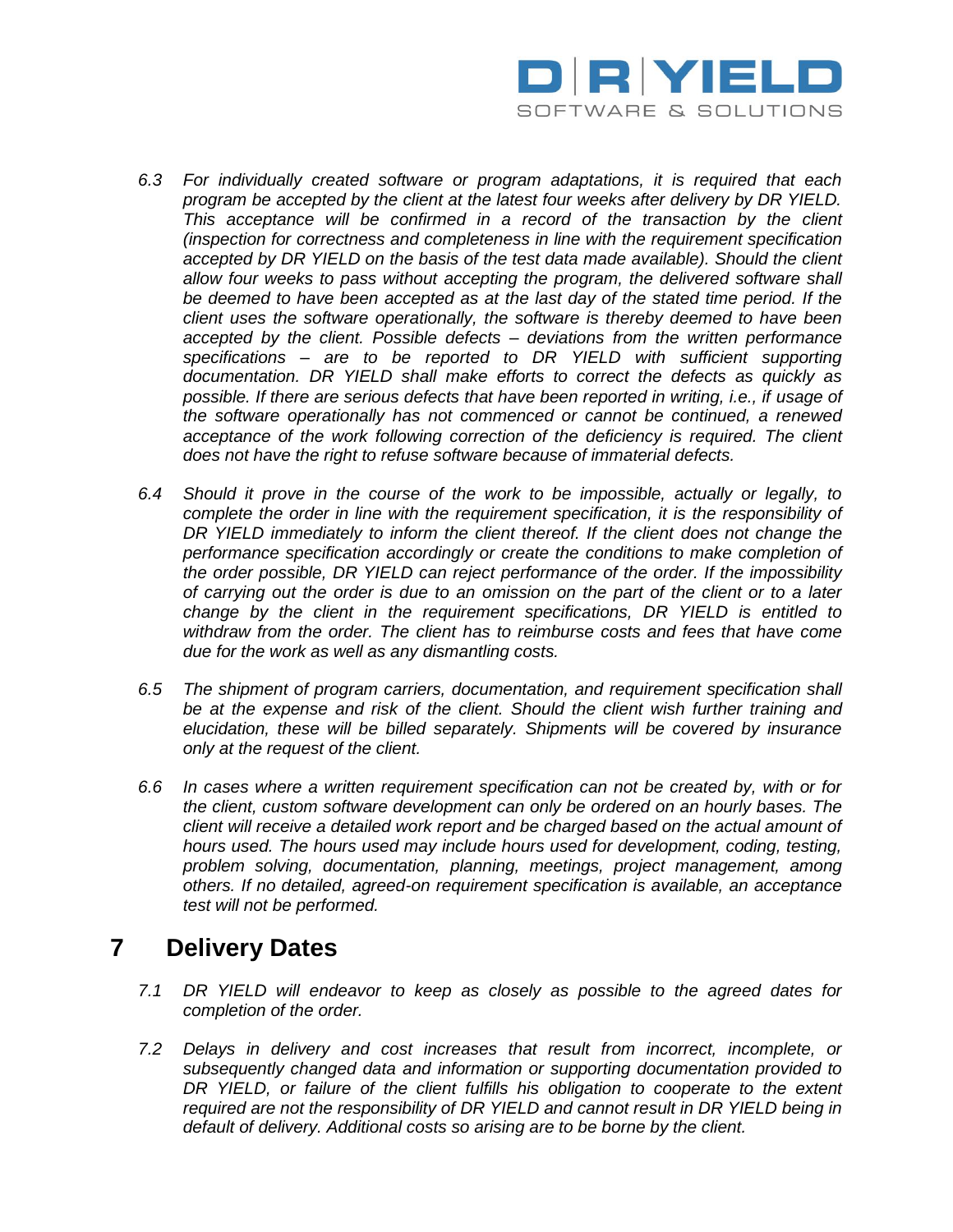

*7.3 In the case of orders that encompass a number of units or programs, DR YIELD is entitled to make partial deliveries and to submit partial invoices.*

# **8 Right of Cancellation**

- *8.1 Should the agreed-on date of a delivery be exceeded due solely to the fault of DR YIELD, the client is entitled to cancel the contract in question by registered letter if essential parts of the agreed service are not performed within a reasonable grace period and the client is in no way at fault.*
- *8.2 Force majeure, work conflicts, natural catastrophes, and transportation stoppages, as well as other circumstances that cannot be influenced by DR YIELD relieve DR YIELD of the obligation to deliver or permit to adjust the agreed delivery time.*
- *8.3 Cancellation by the client is only possible with the written agreement of DR YIELD. If DR YIELD agrees to the cancellation, it is entitled to charge not only for services rendered and accrued costs, but also a cancellation fee that represents 30% of the value of the total order not yet settled.*

# **Section III – SOFTWARE MAINTENANCE**

## **9 General Provisions for Software Maintenance**

- *9.1 If software maintenance agreements are made, the services covered by these agreements will be carried out by DR YIELD or its authorized professional partners, at its choosing either at the site of the computer system or in the business offices of DR YIELD, during normal business hours. In case the client desires services to be provided outside of normal business hours as an exception, the additional costs will be invoiced separately. The choice of personnel to carry out the contractual services is the responsibility of DR YIELD, who may bring in third parties.*
- *9.2 DR YIELD agrees to supply the software programs contracted for in an agreement in accordance with one of the following contractually agreed classes of support:*

#### *Support Class A:*

- Licensing: If the software is licensed as a "time based license" then the software license *fee for the period covered by the maintenance agreement is part of the fees for the maintenance contract.*
- *Information Service: The client will be informed about new programs, available updates, and programs under development, etc.*
- *Hotline Service: DR YIELD will be available to the client during announced hotline hours for advisory support should problems arise from time to time in connection with the use of the software programs covered by this contract. The client may also utilize the support services provided by DR YIELD on its web page. These rights are based on the condition that a remote access to the client's systems is enabled by the client. In case of repeated*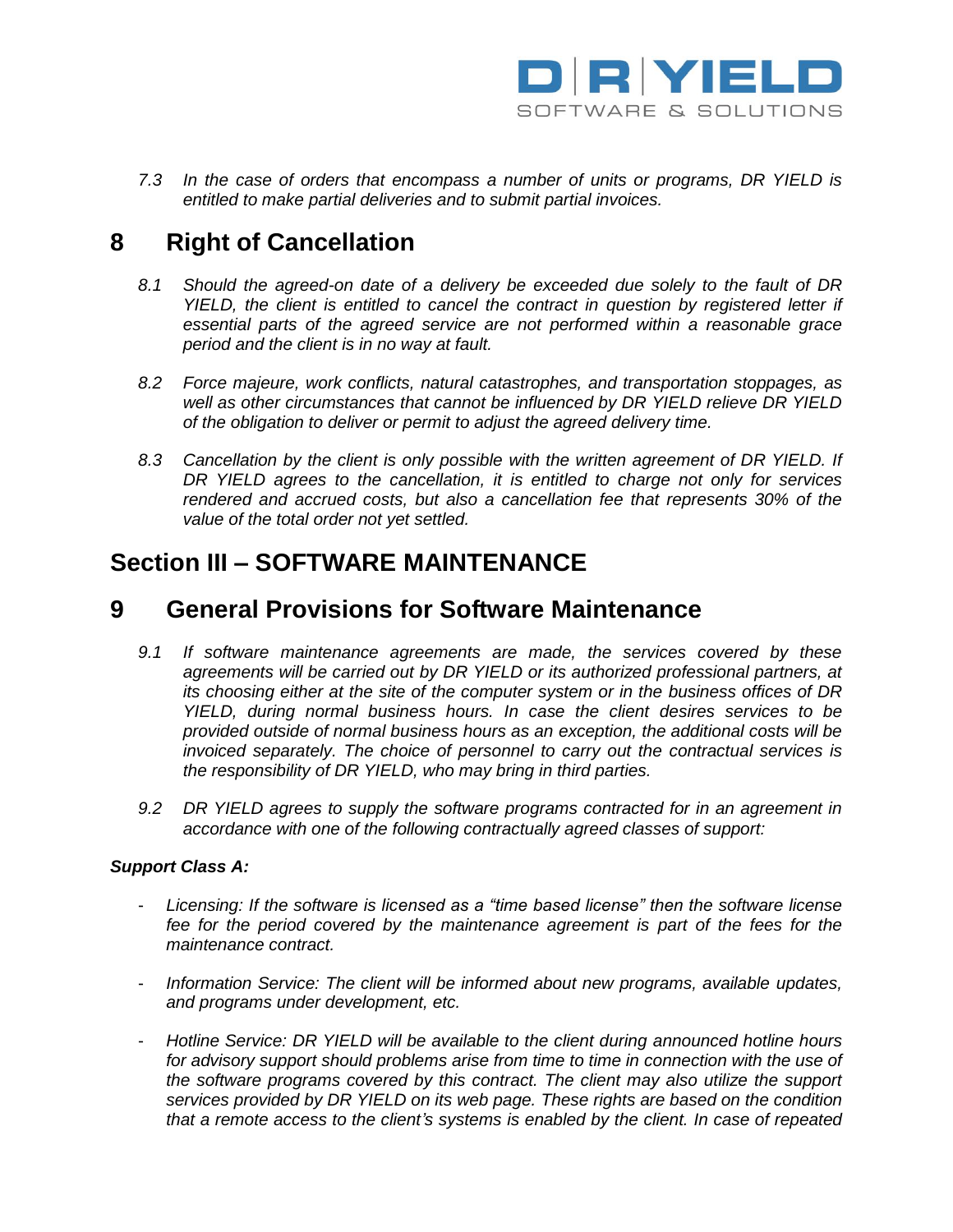

*use of the hotline or the web page for very similar problems, DR YIELD has the right to make further advisory support as covered by this agreement dependent on additional client training outside the scope of this contract and at the client's expense.*

- *Archiving and Provision of the Software Programs Covered Under This Contract: DR YIELD obligates itself to archive the software programs developed and covered by this contract in computer-readable form, along with documentation in sufficient detail to fulfill the obligations established by this contract. Further, DR YIELD will make these available to the client as necessary, in accordance with the terms of the purchase agreement. Corrective Service:*
- *DR YIELD will correct at its sole cost and within a reasonable time, programming errors in its software, which are reported, in writing, by the client. The method of the correction of a programming error shall be at the sole discretion of DR YIELD, and may include, without limitation, a program correction, a demarcation, a direction as to how to avoid the programming error or by providing a service pack or release exchange.*
- *Support Class B:*
- *The services of Support Class A are included in the Support Class B.*
- *Update Service: At a date determined by DR YIELD, DR YIELD will make available to the client program updates of the licensed products. These updates comprise repair of mistakes, correction of possible program problems that did not occur either during the test run or during use within the warranty period, enhancement of the performance, changes in the software programs consequent on legal changes. Legal changes that result in new program logic, that is, changes in existing functions that lead to new programs and program modules, as well as possibly necessary additions to the hardware, are not included in the performance obligations covered by this contract. These programs will be offered separately to the client along with the required data carriers and documentation.*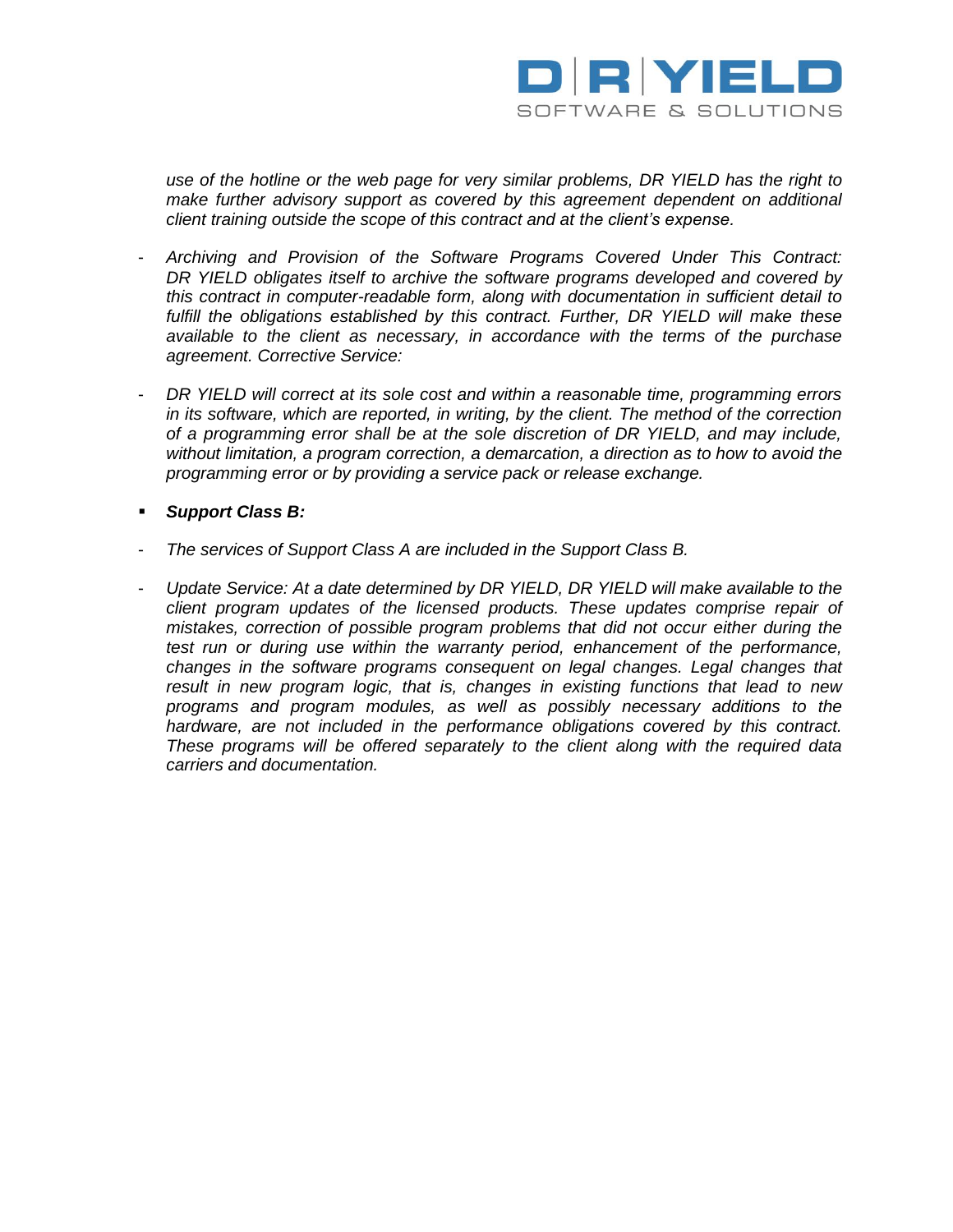

#### *Support Class C*

- *The services of Support Class A and B are included in the Support Class C.*
- *Installation of Program Updates: DR YIELD is responsible for copying onto or setting up the new program updates on the computer systems covered by this contract under the condition that a remote access to the clients systems is enabled by the client.*
- *Problem Solving on Location: In case problems arising within the scope of the contractually agreed-on services cannot be resolved by the hotline service, remote support, etc., DR YIELD will undertake to correct the problems at the site of the computer system.*
- *9.3 An error that requires correction is considered to exist if a software program covered by this contract does not function in accordance with its requirement specification or documentation as set forth in the most recent valid version, and the client can so demonstrate. Client complaints are to be addressed to DR YIELD in writing. For purposes of careful investigation of possible mistakes the client is obligated to make available to DR YIELD at no cost the relevant computer system (for systems connected online with other computers the relevant connection is to be included), software programs, protocols, diagnostic backup, and sufficient data for test purposes during normal business hours and to provide support to DR YIELD. Identified errors for which DR YIELD is responsible are to be rectified within an appropriate period of time. DR YIELD is freed of this responsibility when solutions are hindered by deficiencies in the domain of the client. The method of the correction of a programming error shall be at the sole discretion of DR YIELD, and may include, without limitation, a program correction, a demarcation, a direction as to how to avoid the programming error or by providing a service pack or release exchange.*
- *9.4 Cost of travel, accommodation, and travel time of DR YIELD personnel charged with carrying out the service, are not covered by any maintenance agreement, if not explicitly otherwise agreed in the agreement.*
- *9.5 In case of unauthorized use of services DR YIELD may invoice the client for accrued costs at the respective valid rates.*
- *9.6 Services that result from changes in the operating system or in hardware and/or from changes in mutually dependent software programs and interfaces are not covered by any maintenance agreement.*
- *9.7 Program customization or new programming is not covered by any maintenance agreement.*
- *9.8 Program changes due to changes in statutory requirements or legal requirements, if they require a change in program logic, are not covered by any maintenance agreement.*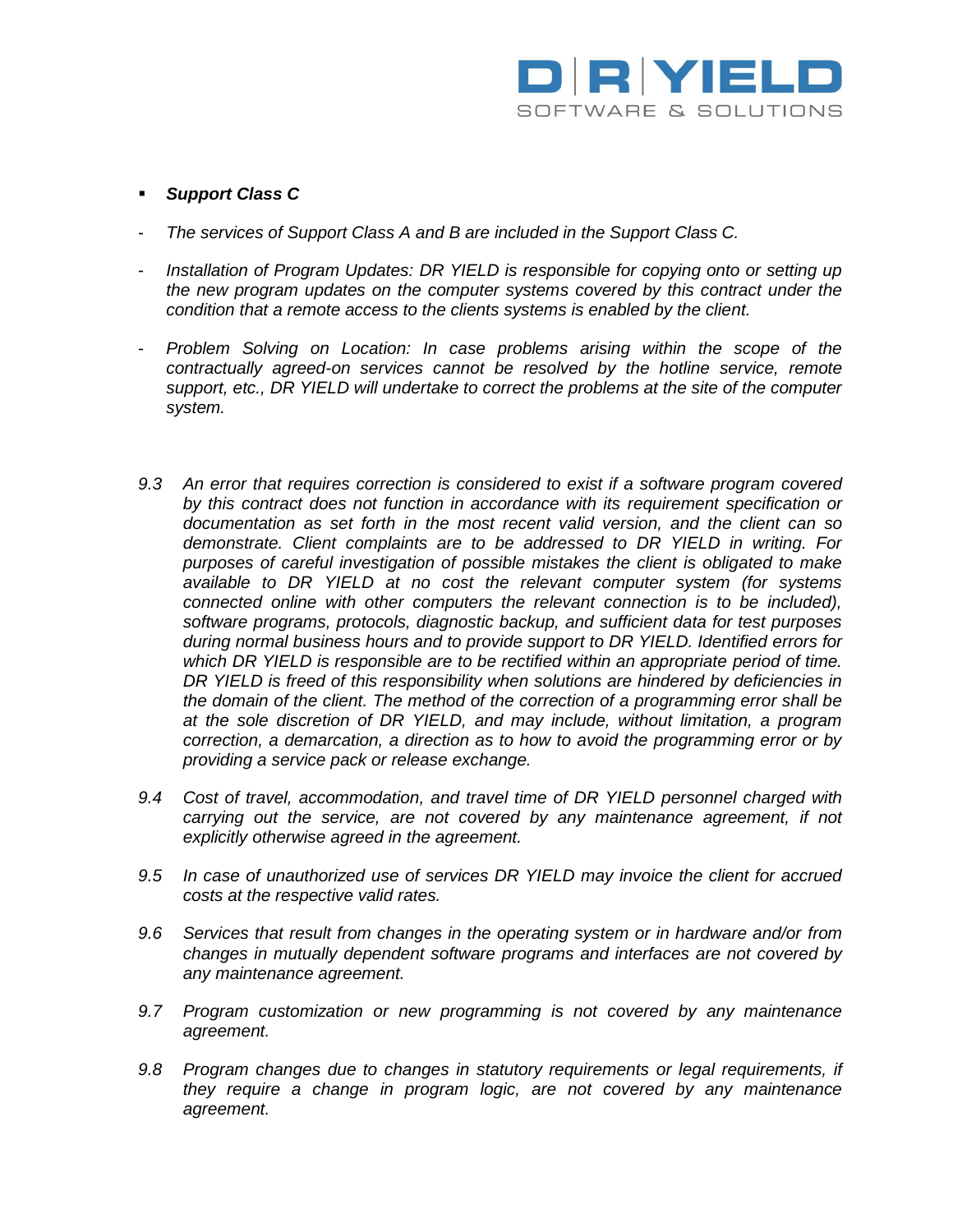

- *9.9 DR YIELD will be freed of all responsibilities under the present contract, if program changes have been carried out by employees of the client or by third parties in the software programs covered by this contract without prior agreement from DR YIELD or if the software programs have not been used as designated.*
- *9.10 The rectification of defects caused by the client or third parties is not covered by any maintenance agreement.*
- *9.11 Losses or damages that result either directly or indirectly from actions or omissions on the part of the client or user in operating the system are not covered by any maintenance agreement.*
- *9.12 Data conversions, data recovery, and interface adjustments are not covered by any maintenance agreement.*
- *9.13 For services that can be carried out on the premises of DR YIELD but are carried out as an exception on the premises of the client at his request, the client bears the costs of travel, accommodation and travel time for DR YIELD personnel in charge of carrying out the service.*

### **10 Delivery Schedules for Maintenance Services**

- *10.1 DR YIELD will endeavor to provide answers to client inquiries within a reasonable period of time during the usual business hours of DR YIELD.*
- *10.2 The client does not have the right to withdraw from the contract and is not entitled to damages in case a prospective delivery date is not adhered to.*
- *10.3 Partial and advance deliveries are permissible.*

### **11 Payment for Maintenance Services**

- *11.1 The agreed-upon flat-rate amounts are payable by the client in advance for the entire service year or the part of the service year remaining.*
- *11.2 Payment on the agreed-upon dates is an essential condition for delivery and for fulfillment of the contract by DR YIELD. Non-compliance on the part of the client with the agreed-upon payment deadlines gives DR YIELD the right to discontinue current work and to withdraw from the contract. All costs connected therewith as well as loss of profit are to be borne by the client.*
- *11.3 The client is not entitled to withhold payment because of incomplete total delivery, guarantee or warranty claims, or complaints.*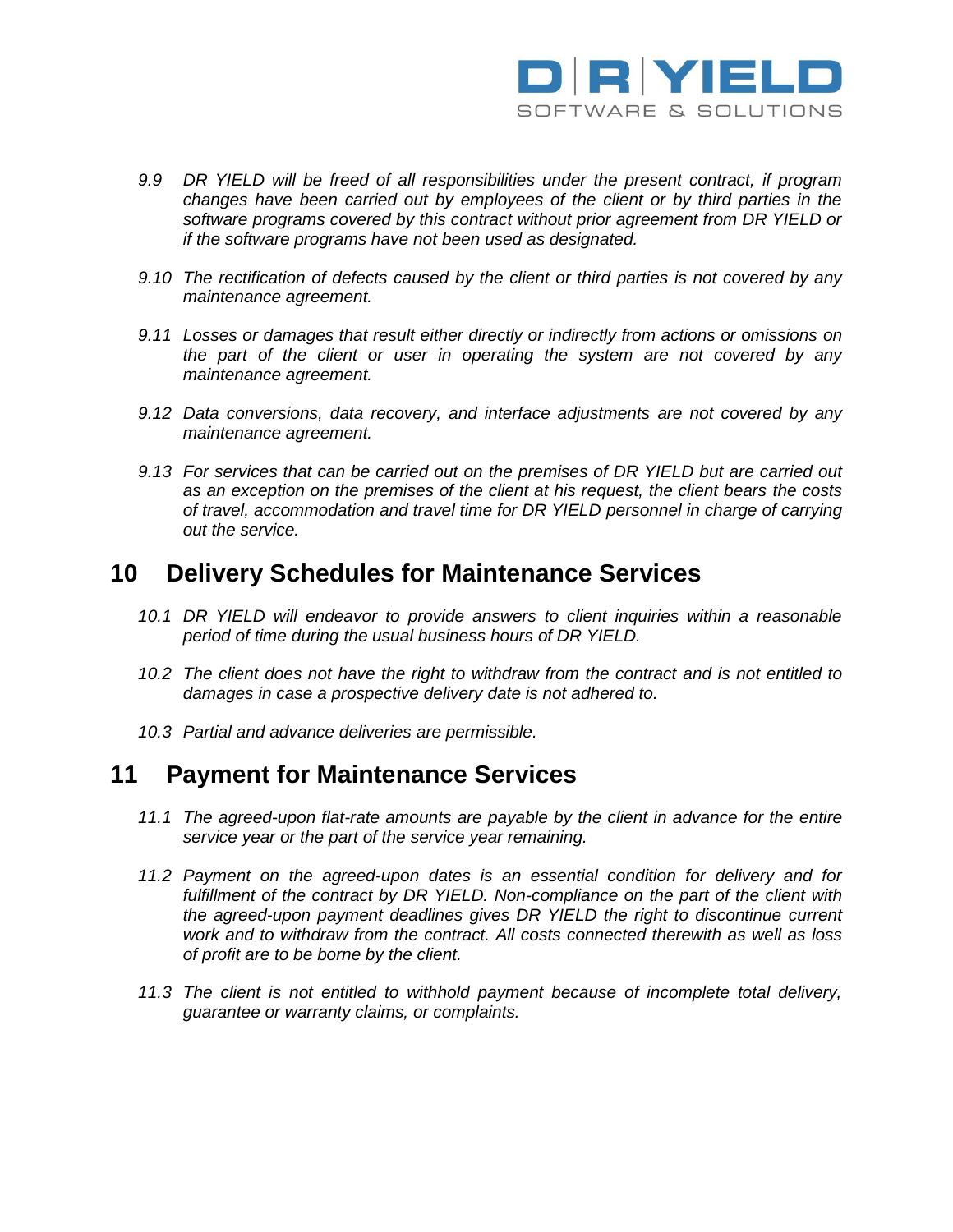

# **12 Length of Contract**

*12.1 The contractual relationship, which assumes the professional installation of the properly procured software program covered by the contract, begins when the signed purchase order has been received and confirmed by DR YIELD and is deemed to continue for an unlimited period of time. This contract can be cancelled by either party to it in writing at least 3 months before the end of the service year, but not prior to the end of the 12th month of the maintenance agreement.*

# **Section IV – GENERAL**

## **13 Warranty, Maintenance, Alterations**

- *13.1 Notices of defects are valid only if they concern defects that are reproducible and if they are submitted within 30 days after delivery of the agreed product or service or, in the case of custom-designed software, after acceptance of the program and documentation in writing. In fulfillment of the warranty, correction of defects takes precedence over price reduction or cancellation of the order. If the notice of defects is justified, the defects are to be remedied within an appropriate period of time, and the client is to make available to DR YIELD all measures required by the latter to investigate the problem and remedy the defects.*
- *13.2 The presumption of defectiveness in accordance with § 924 of the Austrian Civil Code (ABGB) is ruled out.*
- *13.3 Revisions and additions, which, before the agreed work is handed over, prove to be necessary because of technical deficiencies in the program, and for which DR YIELD bears responsibility, are to be carried out free of charge by DR YIELD.*
- *13.4 The costs for support provided, diagnosis of errors, remedying defects and failures that are the responsibility of the client, as well as other corrections, revisions and additions that are to be done by DR YIELD are charged to the client. This is also the case for the remedying of errors when program revisions, additions or other interventions have been carried out by the client himself or by a third party.*
- *13.5 Furthermore, DR YIELD assumes no warranty for defects, failures or damages that are due to improper use, altered components in the operating system, interfaces and parameters, the use of inappropriate organizational resources and data carriers, insofar as these are stipulated, unusual operating conditions (particularly deviations from the installation and storage provisions) or damage during shipment.*
- *13.6 For programs that are subsequently altered by programmers of the client or by third parties, any existing warranty of DR YIELD is no longer applicable.*
- *13.7 Insofar as the subject of the order is the revision or supplementation of existing programs, the warranty covers the revision or supplementation. The warranty for the original program does not thereby again come into effect.*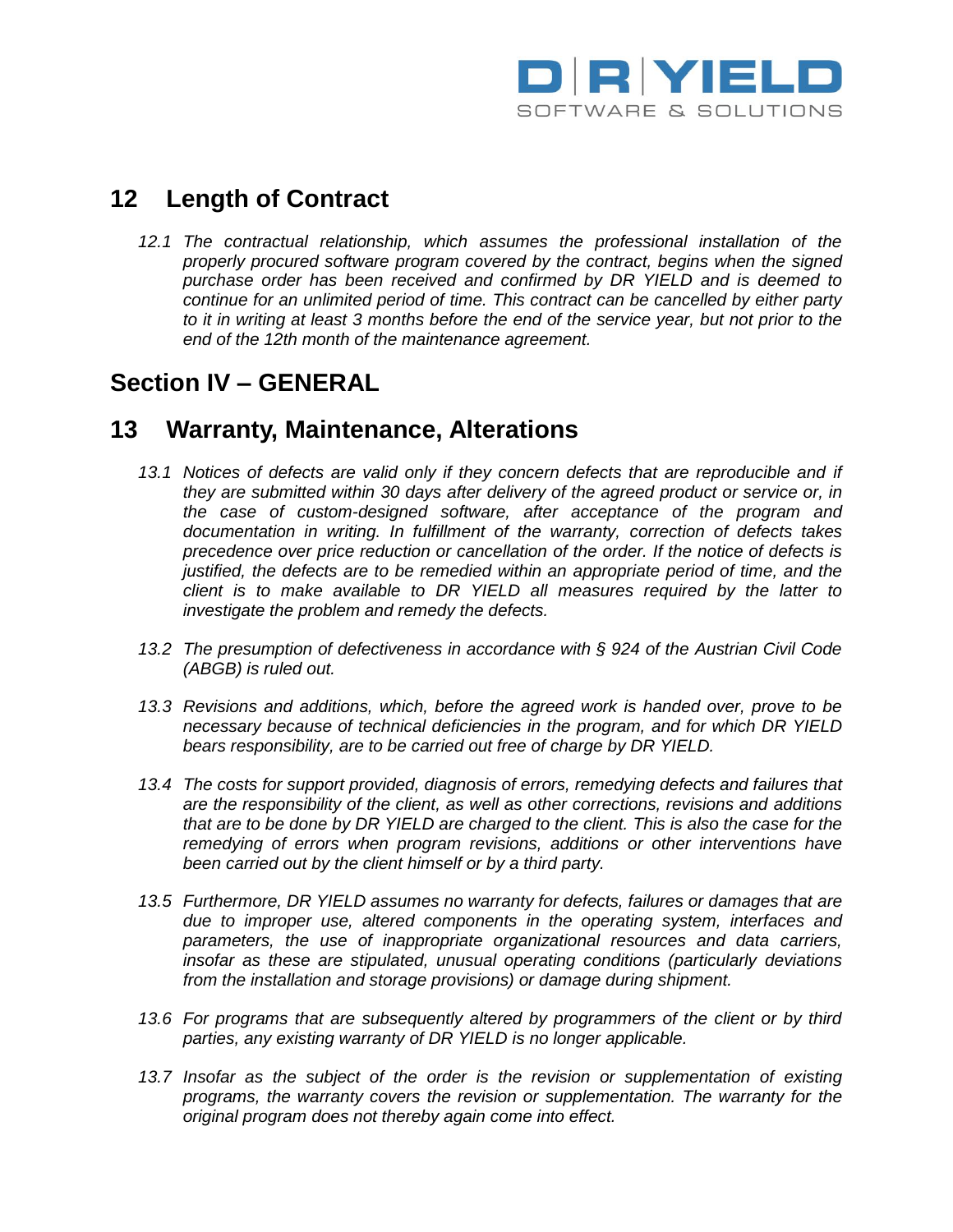

*13.8 THE ABOVE WARRANTIES ARE EXCLUSIVE AND IN LIEU OF ALL OTHER WARRANTIES, WHETHER EXPRESSED OR IMPLIED, AND DR YIELD EXPRESSLY DISCLAIMS ALL OTHER WARRANTIES AND CONDITIONS, INCLUDING THE IMPLIED WARRANTIES AND CONDITIONS OF NONINFRINGEMENT, MERCHANTABILITY, AND FITNESS FOR A PARTICULAR*  PURPOSE. NO ORAL OR WRITTEN INFORMATION OR ADVICE GIVEN BY DR *YIELD, ITS EMPLOYEES, DISTRIBUTORS, DEALERS OR AGENTS SHALL INCREASE THE SCOPE OF THE ABOVE WARRANTIES OR CREATE ANY NEW WARRANTIES.* 

### **14 Prices, Taxes and Fees**

- *14.1 All prices are net, in Euro, or if explicitly quoted so, in US Dollars, and do not include sales tax or value added tax (V.A.T.) or other applicable taxes, which have to be borne* by the client. They are valid only for the present order. If there are any applicable *contract fees, they shall be billed separately.*
- *14.2 All services where no explicit quotes were given (consulting, programming, training, support, telephone advisory services) will be charged at the rates in effect on the day the services are performed. Deviations from the amount of time calculated as being required for the work (which serves as the basis for the price calculation) and for which DR YIELD is not responsible, shall be charged according to the actual time spent.*
- *14.3 The costs for travel, per diem, and overnight accommodation costs shall be invoiced separately to the client according to the valid respective rates. Transit time is to be considered as work time.*
- *14.4 Travel and hotel arrangements will be made according to the travel policy of DR YIELD. For air transportation, the service class "business class" will be used. In trains, first class will be used.*
- *14.5 All fees and taxes are calculated in accordance with the laws in effect at the time. Should the tax authorities subsequently impose additional taxes or levies, these will be borne by the client.*

### **15 Payment**

- *15.1 The invoices submitted by DR YIELD, inclusive of applicable payable taxes, are payable at the latest 30 days from receipt of the invoice without any deductions and free of charges. For partial invoices, the terms of payment for the entire order obtain analogously.*
- *15.2 Where orders encompass a number of units (e.g., computer programs and/or training sessions, completion in stages), DR YIELD is entitled to submit an invoice after the delivery of each unit or service.*
- *15.3 Payment on the agreed-upon dates is an essential condition for delivery and for fulfillment of the contract by DR YIELD. Failure on the part of the client to comply with the agreed payment schedule entitles DR YIELD to discontinue current work and to*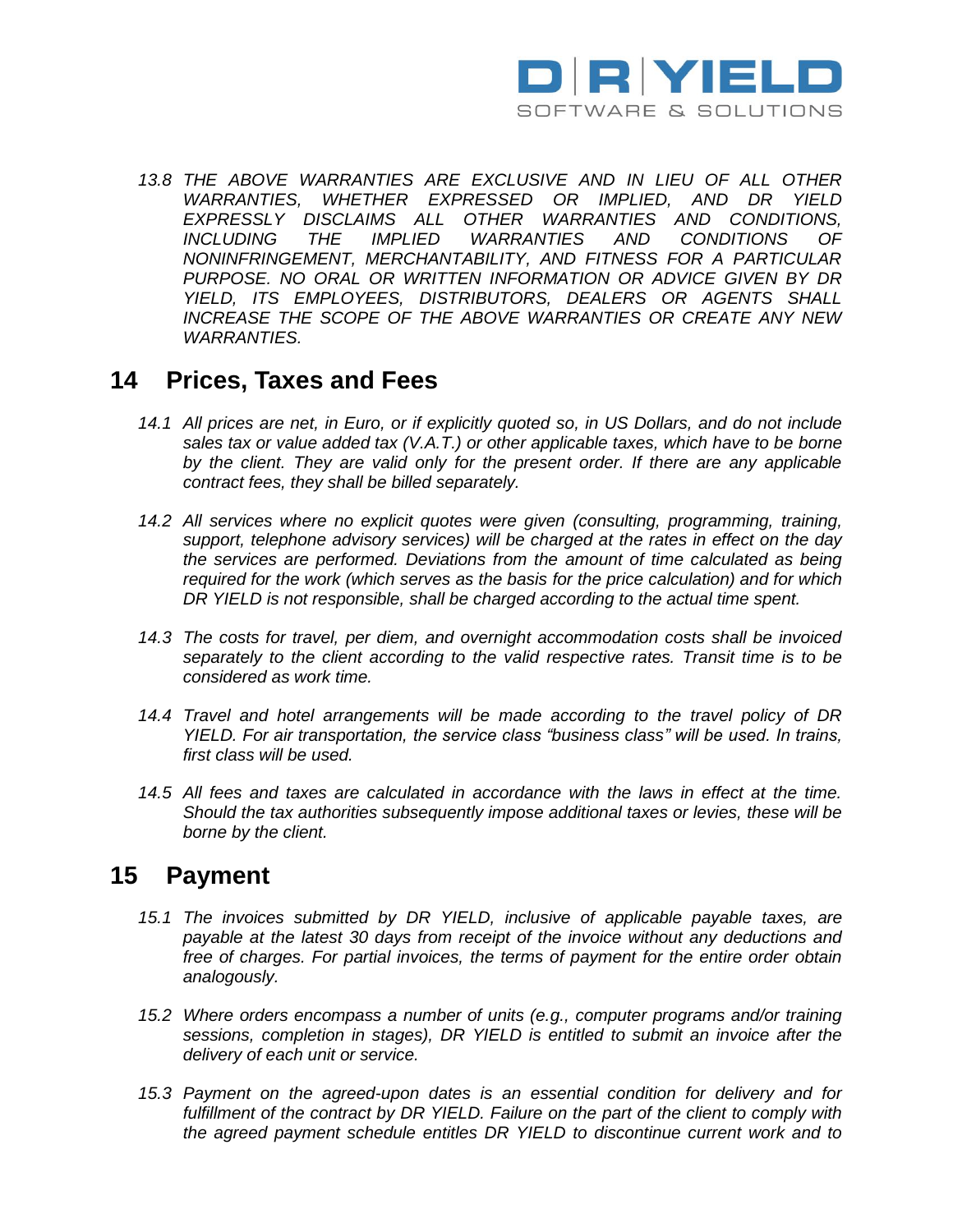

*withdraw from the contract. All costs connected therewith as well as loss of profit are to*  be borne by the client. In case of delayed payment, interest on payment in arrears will *be charged at customary bank rates. In case two consecutive installments are not paid on time, DR YIELD has the right to enforce non-compliance and to call accepted drafts.*

- *15.4 In case of overdue payments, DR YIELD is entitled to charge interest on any overdue amounts in the amount of 8 percentage points over the base interest rate as published by the European Central Bank as well as to late payment charges.*
- *15.5 The client is not entitled to withhold payment because of incomplete total delivery, guarantee or warranty claims, or complaints.*

### **16 Liability**

- *16.1 It is understood that DR YIELD and its staff perform their consulting services or software development services in accordance with generally accepted principles of professional practice.*
- *16.2 In no event shall DR YIELD or its employees, distributors, dealers or agents be liable to the client or any other party for indirect, special, incidental or consequential damage of any kind arising from consulting services or the use of software, whether resulting from tort (including negligence), breach of contract, product liability, or other form of*  action, even if advised of the possibility of such damage and notwithstanding the *failure of essential purpose of any remedy. DR YIELD and its employees', distributors', dealers' and agents' aggregate total liability under this agreement will be limited to the*  fees paid to DR YIELD or its authorized reseller by the client for the respective current *services. Claims for damages can be enforced only up to 6 months after the rightful claimant has become aware of the damage, or at the latest 3 years after the event giving rise to the claim.*
- *16.3 The client acknowledges that the operation of software provided by DR YIELD may not* always be completely error free and without interruption. Accordingly, the customer *agrees to implement data backup and verification measures in accordance with best industry practice.*
- *16.4 The client expressly assumes all responsibility for any damages, lost data, lost profits and other consequential damages that may result in any way out of a business relationship, including without limitation, use of software. This also applies if the damages arise from deficiencies or errors in the software. The client expressly agrees that the prices and fees for services have been negotiated and agreed to by DR YIELD based in part upon the foregoing limitation of liability.*
- *16.5 If the work of DR YIELD is carried out with the participation of a third party, and the client is informed thereof, then the rights to any warranty and liability claims against the third party are transferred to the client, in conformity with the law and the third party's terms and conditions of doing business.*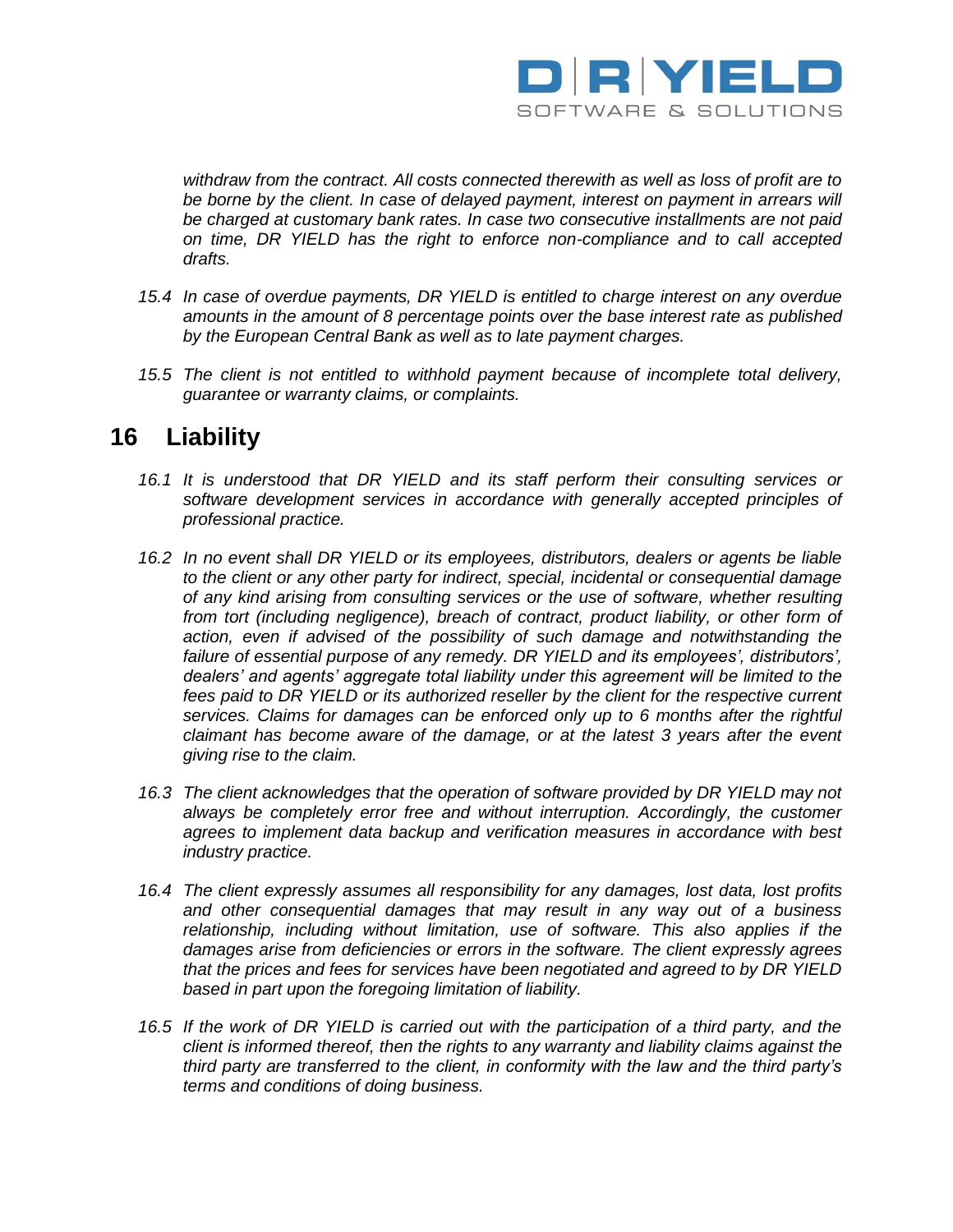

*16.6 Reversing the burden of proof, i.e., requiring DR YIELD to prove that it is innocent of a deficiency is ruled out.*

## **17 Protection of Intellectual Property and Copyrights**

- *17.1 The client is obligated to ensure that offers, reports, analyses, expert opinions, organizational plans, programs, performance reports, drafts, computations, drawings, data carriers, and the like produced in connection with the consulting order by DR YIELD, its staff, and associated professionals are used only for purposes of the order. In particular, the written permission of DR YIELD must be obtained before any of his professional statements, of whatever nature, can be made available to third parties, either for payment or free of charge. Such permission does not establish liability on the part of the consultant toward the third party.*
- *17.2 The client is prohibited from using professional statements of business consultants for advertising purposes without prior written permission of DR YIELD. Violation of this condition entitles DR YIELD to cancel without notice any not yet completed orders.*
- *17.3 DR YIELD and its business consultants retain the copyright to their respective products.*
- *17.4 In view of the fact that the consultancy services provided are the intellectual property of DR YIELD or the respective business consultants, the client has the right to use the products, even after payment for them, only for its own purposes and only to the extent agreed in the contract. Should any of these products nonetheless be made available to others, in case also of dissolution or bankruptcy of the firm, as well as during temporary provision for purposes of reproduction, the right to claim damages results.*
- *17.5 The client does not by virtue of participating in the production of software acquire any rights beyond its use as set forth in this contract and the license agreement. Any infringement of the copyrights of DR YIELD will result in the right to claim damages, in which case DR YIELD is entitled to full satisfaction.*
- *17.6 The client is permitted to make copies for archival and data backup purposes only on condition that the software does not contain an expressed prohibition on the part of the licensor or a third party and that all notices of copyright and ownership are transferred unchanged into these copies.*

# **18 Obligation to Maintain Confidentiality**

- *18.1 DR YIELD, its staff, and any associated professionals pledge themselves to secrecy about all matters that come to their attention in connection with their work for the client. This obligation is both toward the client and toward the business connections of the client.*
- *18.2 Only the client himself can release DR YIELD from the obligation to maintain strictest confidentiality, which release must be in writing.*